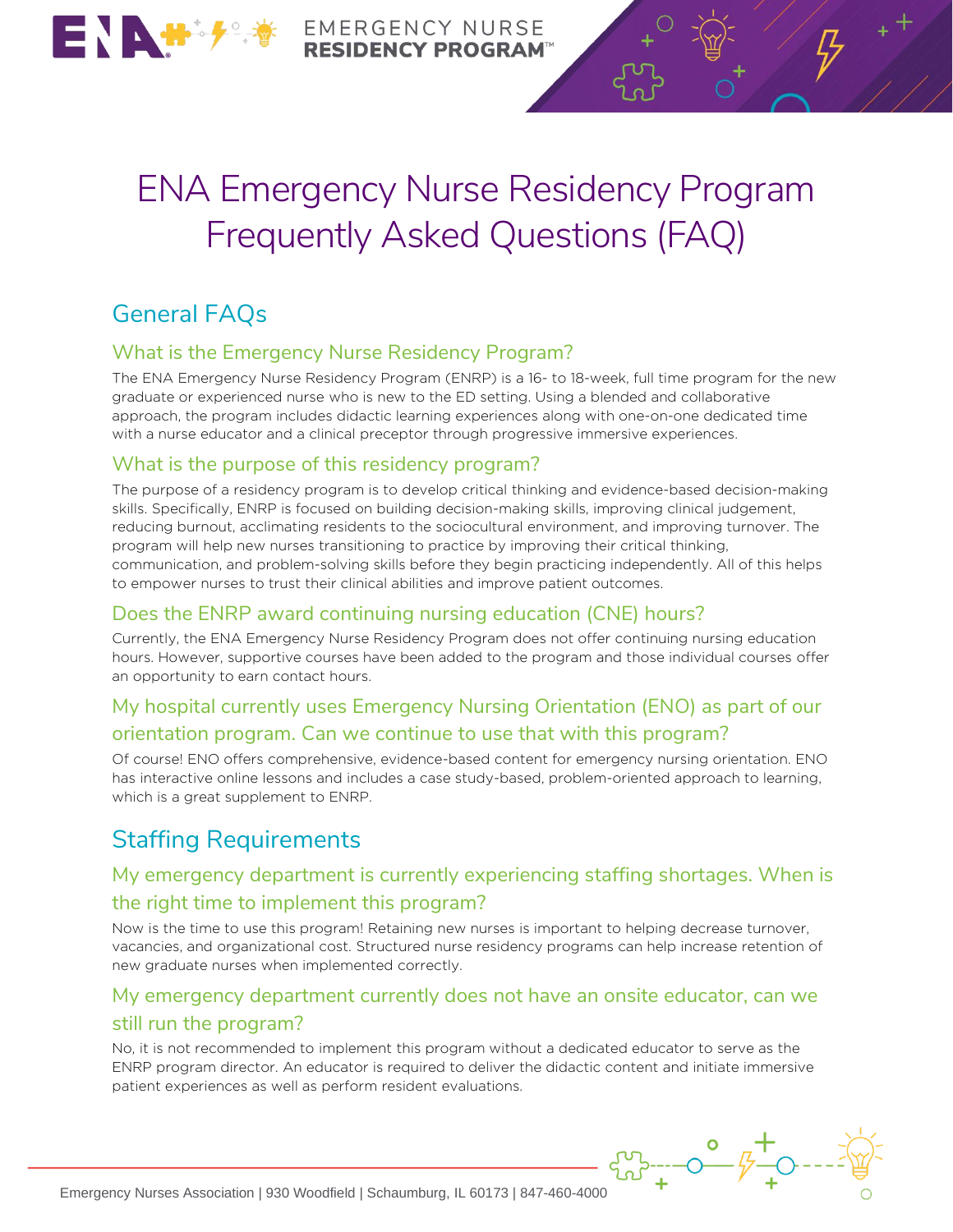

**EMERGENCY NURSE ESIDENCY PROGRAM** 

#### What staffing is required to run this program effectively?

For optimal outcomes, it is recommended that hospitals have a dedicated ENRP program director to help implement the program, one dedicated preceptor for each resident (1:1 ratio), and a dedicated coach for each resident (1:1).

#### My emergency department would like to implement this program, but we don't have enough staff to fill the coach role. What can we do?

Contact [residency@ena.org](mailto:residency@ena.org) to discuss alternative options to support this role.

## Roles

#### What is the role of an ENPR program director?

For the purposes of this program, ENA has designated the term program director for the lead nurse educator responsible for leading and coordinating all aspects of this program at their individual organization/hospital. Program directors also teach the didactic portion (educator), instruct clinical training, conduct performance evaluations, lead reflection sessions, manage all aspects of the ENRP for their respective organization/hospital, serve as the contact person for ENA, and maintain responsibility for oversight and adherence to the program.

#### How do I become an ENRP program director?

After your hospital purchases this program and you are chosen to serve as your hospital's ENRP program director, it is recommended that you contact [residency@ena.org](mailto:residency@ena.org) to schedule your hospital's onboarding and discuss recommended educational courses to help prepare for the role of program director.

#### Can the preceptor and coach be the same person?

It is not ideal that the preceptor serve as a coach. We recommend the coach be someone outside of the residency program to whom the resident will not be reporting. The purpose of having a coach is for the resident to have an additional layer of support outside of the program to discuss any concerns or opportunities and offer professional guidance (e.g., shared governance model, understanding the facility's clinical ladders).

# Program Specific FAQs

#### How are residents evaluated in the ENRP?

Residents will perform self-evaluations throughout the program in addition to receiving evaluations from the program director using the Lasater Clinical Judgment Rubric (LCJR), a validated, evidence-based clinical judgment rubric. The LCJR is a tool that offers a common language for residents, nurse educators, and preceptors and serves as a measure of students' clinical judgment development. Using this tool also enables the resident to participate in their own evaluation of progress.

#### What is the purpose of reflection sessions?

The purpose of the reflection sessions is to provide residents the opportunity to discuss and share clinical experiences while gaining knowledge from one another in a safe environment. The built-in reflection and debriefing enables residents to process their day and experiences and provides the program director the opportunity to evaluate the thought process behind the residents' actions.

 $\begin{array}{cc}\n & & \mathbf{0} \\
 & & \mathbf{0} \\
 \hline\n\end{array}$   $\begin{array}{cc}\n & & \mathbf{0} \\
 & & \mathbf{0} \\
 + & & \mathbf{0}\n\end{array}$  +